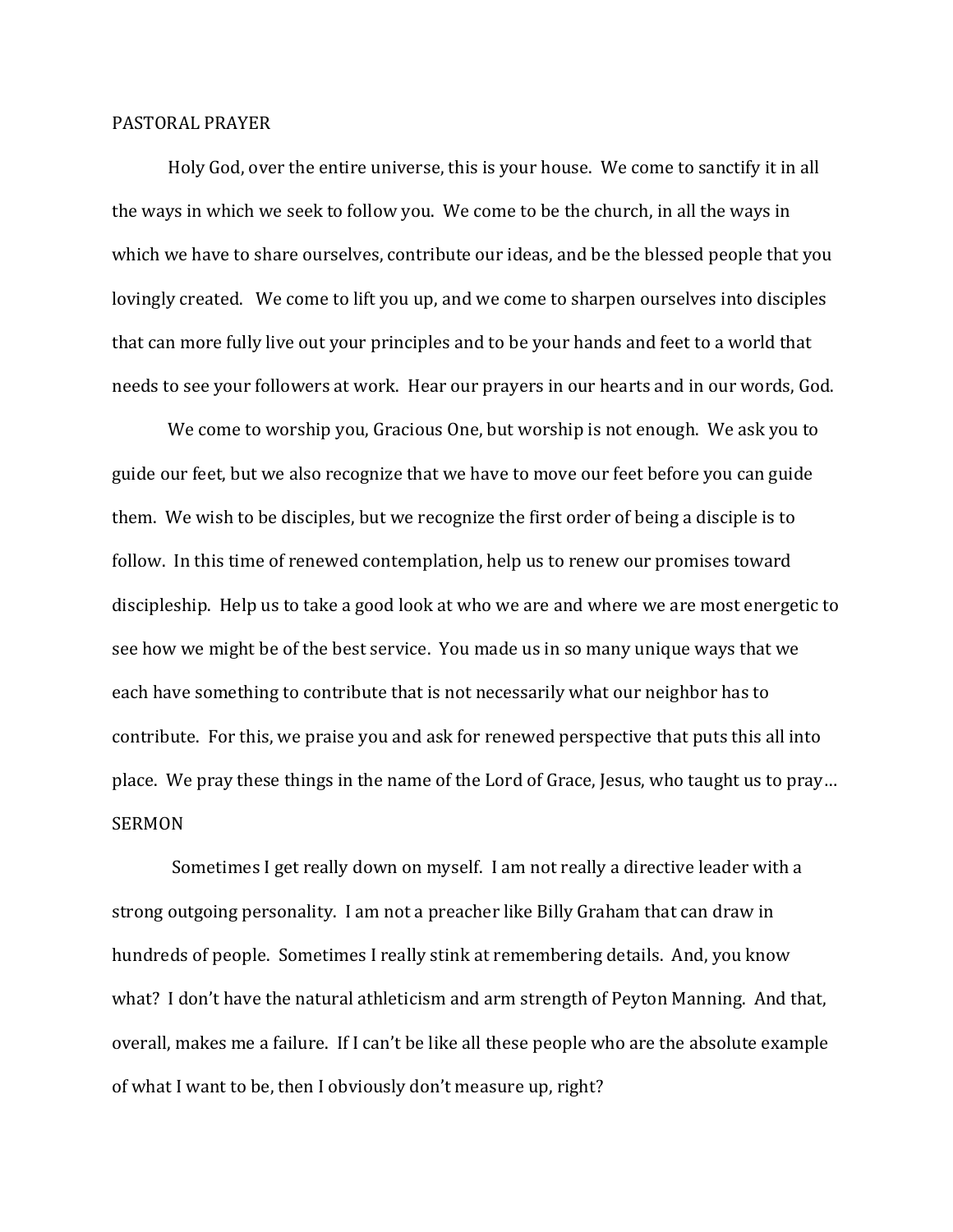Sometimes I feel that way, but is it right? We have to encounter these sorts of questions during Lent. Lent calls us to look seriously at our lives and our means of discipleship. Discipleship means to follow, quite literally, and we have to look at how we follow. Indeed, discipleship cannot be a list of how clearly deficient we are as Christians and how we are dirt in God's sight. I don't feel that's faithful to Christ or the Gospel that we preach. On other hand, discipleship cannot validate everything we do as perfect; we need not change everything. There is a healthy, faithful middle ground between those two extremes. One piece of that is recognizing, truly recognizing, what you bring to the table and that what you bring to the table for this church, for this community, for the Body of Christ is valuable, but we can always use those skills to grow into more. It doesn't matter where we are in life, for each period of life provides its opportunities and its challenges. Let us take time to delve into this topic of gifts as I tell you more about my recent trip to Colorado Springs, what I learned, and how this information fits into our scripture lesson.

 Two weeks ago, I spent time with colleagues to learn some new insights in Colorado Springs. It was a time called RIM: Residence in Ministry, a time for us provisional members to further discern how to be pastors and leaders. The focus of this spring's RIM was a personality test called the DiSC. I don't know if anyone has heard of this particular assessment. It was a test that helps you recognize facets of your personality, what you do well, how you naturally relate to the world, and what those things mean. I found the results worked well. Not only did it confirm things that I knew about myself, it also gave me new affirmation of myself and the skills that God gave me. The overall structure is of the DiSC is simple, and I'll try to explain it the best I can. Imagine a circle, split into four. Each wedge of the circle has a letter within it, and each part of the circle works as a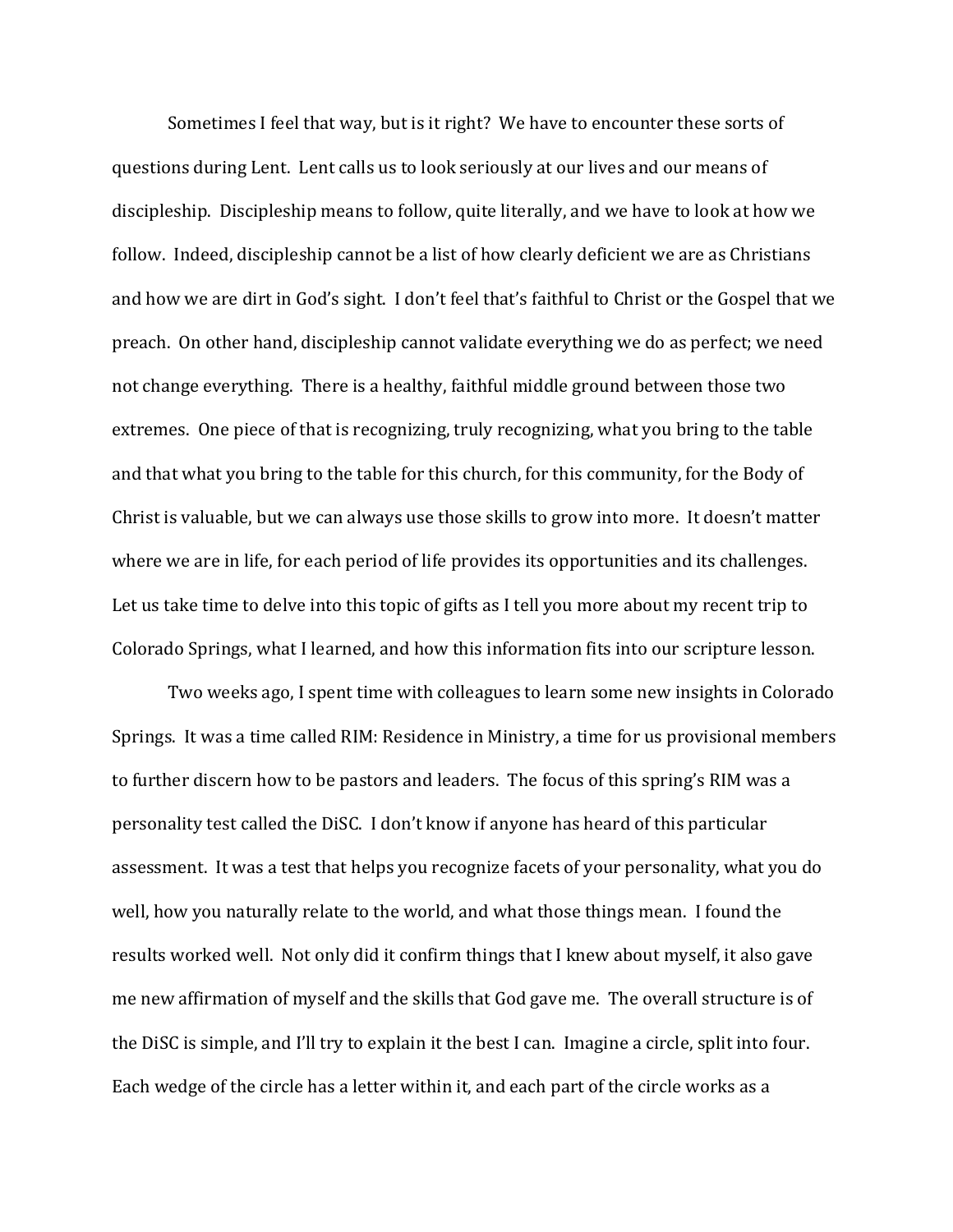spectrum, from strongest on the outside to less prevalent at the center of the circle. We all have a letter that demonstrates certain characteristics on one section of the circle, whether that be D, i, S, or C. D's are more directive, blunt leaders, i's are more social and outgoing, S's are often focused on relationships and making sure that everyone feels cared for, and C's are very calculated, logical people. You can have a primary letter and can have an optional secondary letter, depending on where you are on your particular spectrum. I myself am a strong SC, which means that I show strong characteristics of an S with secondary characteristics that move toward C. My personality is naturally collaborative, wanting to make sure that everyone feels cared for and welcomed, and I don't make decisions without collaborating with other people. Also, as a C, I tend to appreciate logic and a thought-through approach to everything; I also seek to do my best in everything and tend to get annoyed when I sense that others aren't giving their best effort or trying to work with each other. I don't always make quick decisions, but I like to make sure that my decisions are thoughtful. All of these things are perfect for who I am, and they allow me to work into the Body of Christ in my own unique way.

 It's easy to value some personality characteristics over another, but that's not necessarily God's way. What this exercise further affirms to me is that we all have a place. We all have parts of us that naturally come out, that show who we are in God's grand and great plan. In fact, my personality is coming out right now, and every time I step up to the pulpit. My personality comes out in how I craft a sermon. I naturally demonstrate a logical approach to the bible while also seeking to bring people together. I see these as important parts of my personality as well as the story of the Gospel. Naturally, the way I think about things and express things may not be how you do the same. You might be sitting in your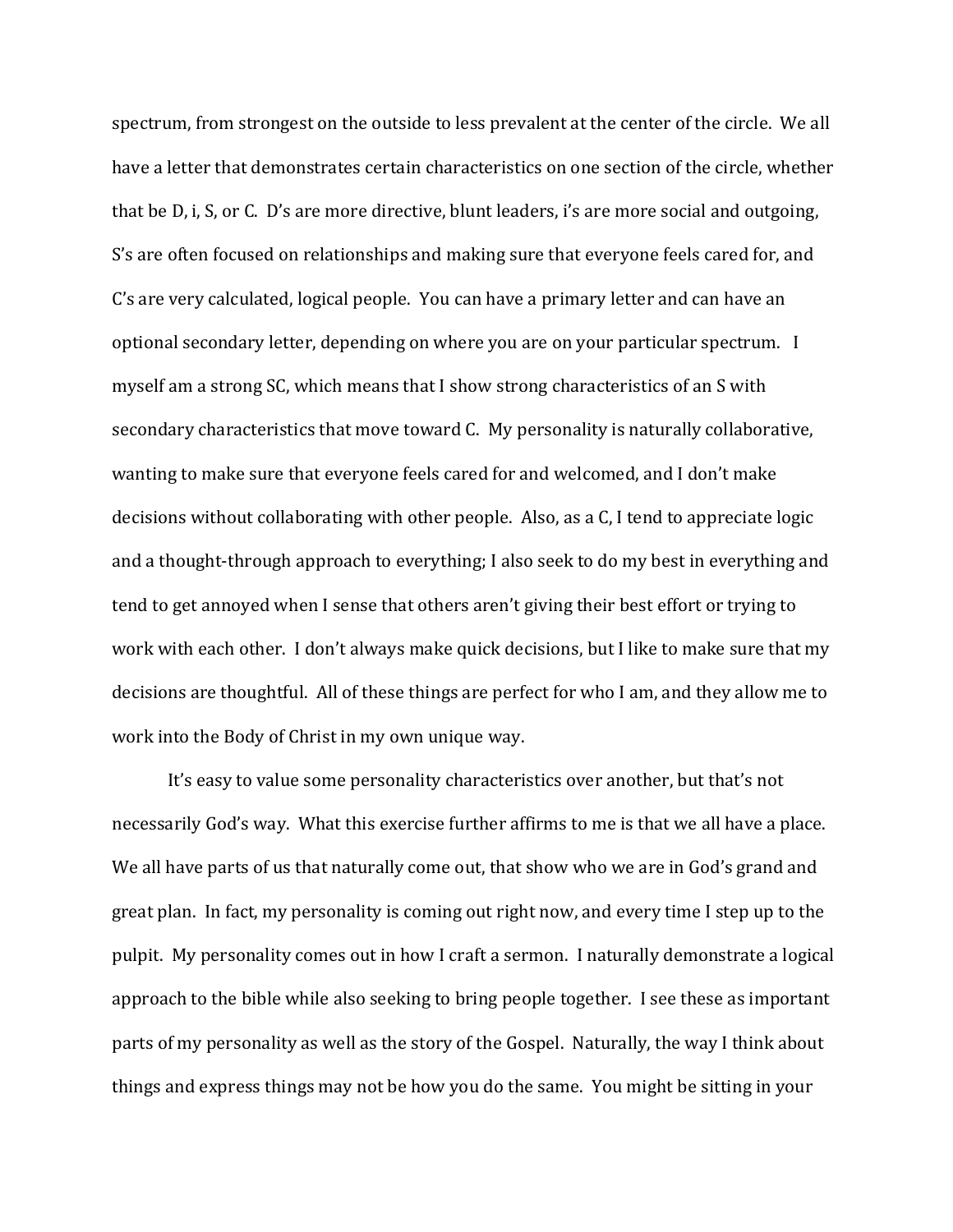pew right now thinking about something else, like what dinner is going to be or what your to-do list is after church because this sitting and listening stuff just isn't for you. Maybe you're sitting there thinking that I'm talking too much about thinking. Perhaps you might be sitting there, saying, "well, give me more examples!" because you need that concrete connection to what I'm trying to express. Maybe you'd rather be connecting with your neighbors instead of sitting in worship. All of these thoughts are valid, and they show how you might naturally connect with God's calling. Paul explains this in 1 Corinthians:

"Now there are varieties of gifts, but the same Spirit; and there are varieties of services, but the same Lord; and there are varieties of activities, but it is the same God who activates all of them in everyone. To each is given the manifestation of the Spirit for the common good. To one is given through the Spirit the utterance of wisdom, and to another the utterance of knowledge according to the same Spirit, to another faith by the same Spirit, to another gifts of healing by the one Spirit, to another the working of miracles, to another prophecy, to another the discernment of spirits, to another various kinds of tongues, to another the interpretation of tongues. All these are activated by one and the same Spirit, who allots to each one individually just as the Spirit chooses."

Paul says you are good at something, in this time, in this place, despite what you might think because of the Spirit's work. If you are bored by how I deliver my sermons, that's fine, but at the same time, I want to know how I can connect further with you and how you listen. Some of you like action, and some of you like a thoughtful, slower pace. All are OK. Throughout every age and ability, it's important to remember that who you are and how you do things is different than others, and you can contribute your unique perspective and skill to everyone's betterment. When we recognize and live into this fact, we live into faithfulness because we live in tune with who God wants us to be and how the Spirit has allotted to us gifts that we utilize in different ways to bring glory to God. It's rather neat.

 On the other hand, it is a subtle snare to get involved in naming things about who you are not, what skills you don't naturally have, and how this person over here is exactly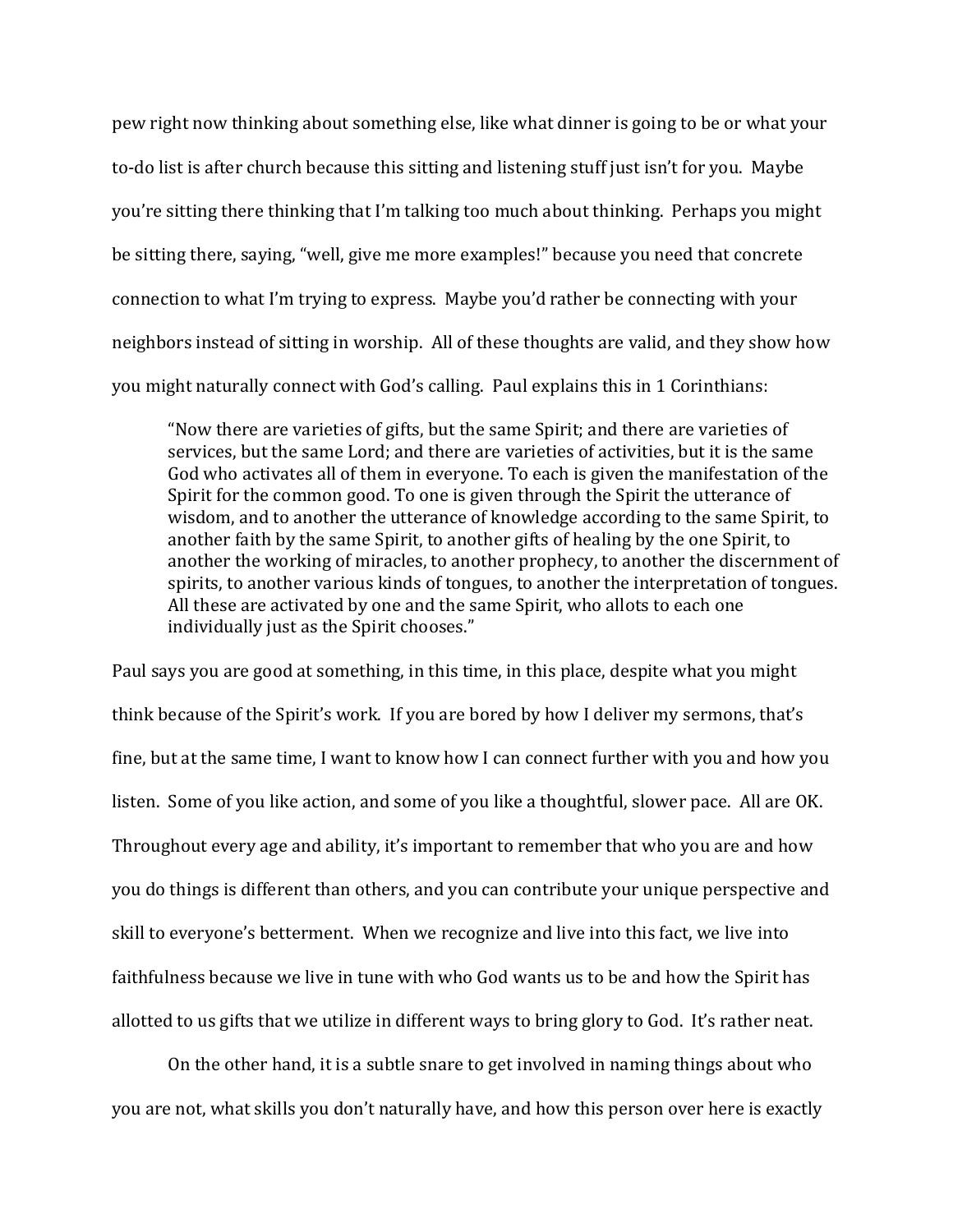who you want to be. I've done this a lot. I don't have the experience of this pastor, I don't have this passion or these skills, I don't have the natural athleticism and arm strength of Peyton Manning. That greatly devalues all you are and all you have to contribute. I know there are people that feel ashamed that they cannot get up to the pulpit and deliver a sermon or even lay read, but you shouldn't. Instead, you have gifts that I do not, Jeff does not, Joan does not, and that is integral. Paul says we devalue the Body of Christ in our scripture when we say, "because I am not this, I am not important." In a way, we tell God that because I am not an extrovert, because I am not a powerful preacher, because I don't have the skills to be a lay reader, because I am not a famous athlete, you screwed up, God, and I'm pretty much useless. Whether that is said or implied, is insulting to you and to God.

 We are disciples when we pay heed to who we are and what we do best, when we pay heed to our gifts, for they lead us into where we are in the midst of the Body of Christ and how we can best fulfill our callings, both big and small. And there is a time for both the big and the little forms of calling. We tend to see God's calling as something great, something hard to see, something beyond our comprehension, something we will never know, and something that lasts a lifetime. To an extent, that may be right, but I don't think that God wants us in the dark at all times or stuck at the big level. What's really the point of that? Calling happens at all times, from big things to small things. We might need to look at the absolute obvious, the completely clear to get a glimpse into what we can do for the Body of Christ. Just because you do not speak eloquently does not mean that you do not have a valuable voice. Just because I don't have the preaching skills of my mentors or Billy Graham doesn't mean that I cannot grow and develop what I do have into the best I can be.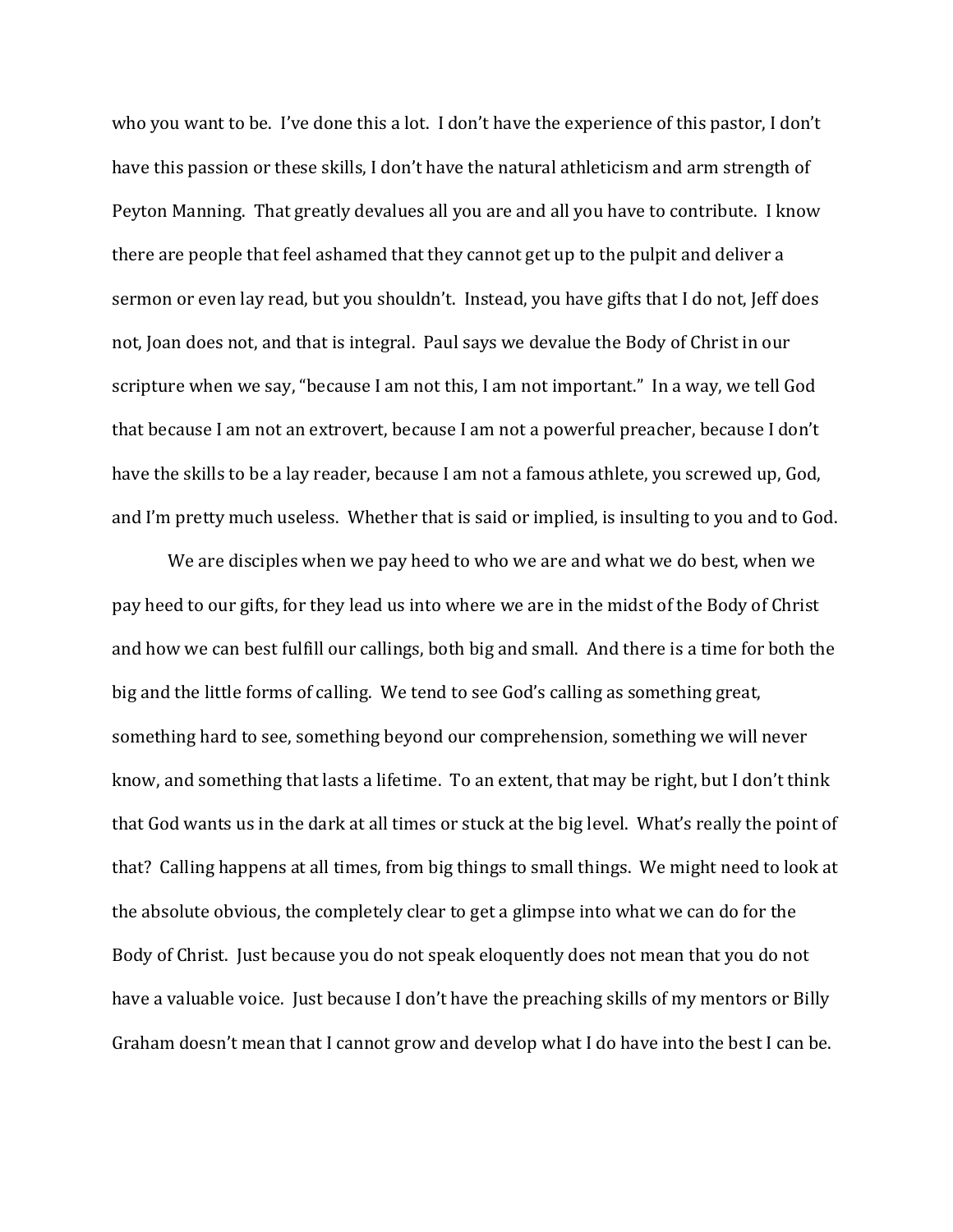Just because you have a raw gift doesn't mean you can't grow it in time to be something greater. Gifts grow with time, intention, and attention at all points during our lives.

We can see this at work among ourselves. Many of us are in positions around the church that appeal to who we are and what we do well. I appreciate, whenever we work on a new event or project, I have people like Connie, Penny, and Catherine who naturally think about all the details that many of us miss. I appreciate our head greeter Wayne who just naturally exudes joy all the time. Penny has ways of working with numbers and playing with those skills in a way that absolutely drains me. I'm barely scratching the surface, for there are so many, many more. Each of us contributes to this congregation in unique ways, and we must acknowledge these gifts, especially when they don't get much press.

 You all know by now that this chapter is probably my favorite in the whole Bible. I love to preach on it from several different viewpoints, and this is another one. It makes it clear that nobody, nobody should be left out of the greater picture. We have no right to tell someone that they cannot work within the church who in good faith wants to contribute. Everyone has a place in the Body of Christ, and the Body of Christ, in all of its forms, has a task. This is especially an appropriate message for where we are now. In our visioning meeting next Wednesday, these topics are going to come to the fore as we seek to wrap up the crafting of our new Mission Statement and to put it into action. There are things we can do as the Body of Christ that other churches cannot do, and, on the other hand, there are many things that other churches can do that we cannot. That's not shameful; it just is. We can't be all things to all people, but we also can't talk about our gifts to the exclusion of others. God calls us in this place and in this time, to be disciples with our specialty Spiritual toolboxes, and this deserves a closer look time and again for our ministry's benefit.